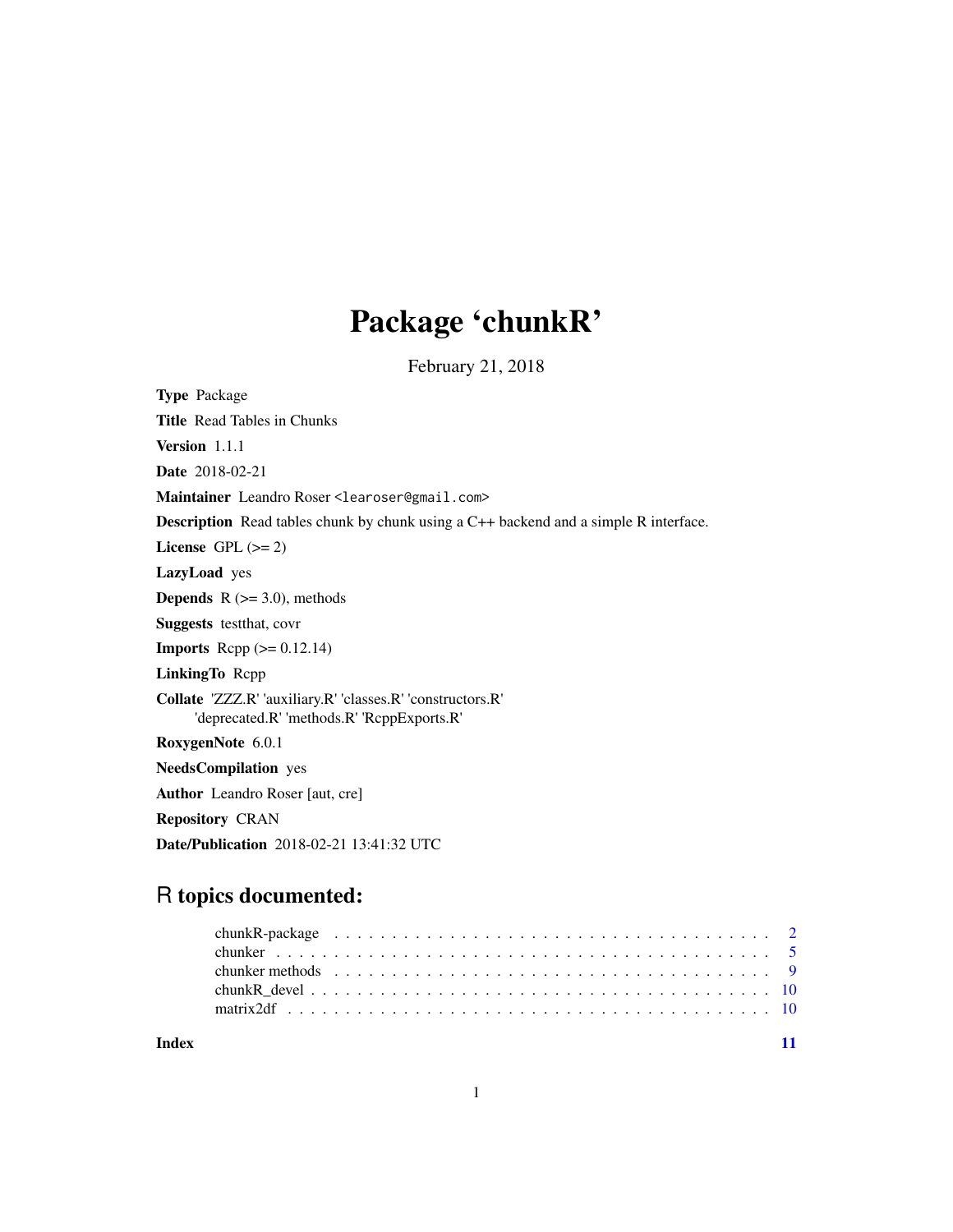<span id="page-1-0"></span>

#### Description

Read tables chunk by chunk using a C++ backend and a simple R interface.

### **Details**

This package allows to read long text tables in chunks. The objects of class "chunker" are the central elements of the chunkR package. These objects can store a data chunk and other information required for the process of reading a file in pieces. A chunker object is created with the [chunker](#page-4-1) function, that requires the path to a file, and other arguments, as the size of the chunk. Two basic methods are defined to manipulate the object:

- [next\\_chunk](#page-8-1) function to read the next chunk

- [get\\_table](#page-8-1) to retrieve the data

The functions [get\\_completed](#page-8-1) and [get\\_colnames](#page-8-1) allow to get the number of rows already read, and the column names of the table.

The program can read data frames (with column type detection) or matrices. The program reads each chunk with the [next\\_chunk](#page-8-1) function (that return TRUE), and makes it accessible via the [get\\_table](#page-8-1) function. After reading all the file, [next\\_chunk](#page-8-1) function returns FALSE and the [get\\_table](#page-8-1) function an empty data frame/matrix.

## Author(s)

Leandro Roser

Maintainer: Leandro Roser <learoser@gmail.com>

#### Examples

```
data(iris)
# write iris as tab delimited file. Note that quote is set to FALSE
tmp_path <- file.path(tempdir(),"iris.txt")
write.table(iris, tmp_path, quote = FALSE)
#----------------------------------------------------------------#
#--- Reading a data frame with automatic column-type detection ---#
#----------------------------------------------------------------#
# create a 'chunker' object passing the path of the input file.
my_chunker_object <- chunker(tmp_path, chunksize = 30)
# read a chunk
next_chunk(my_chunker_object)
```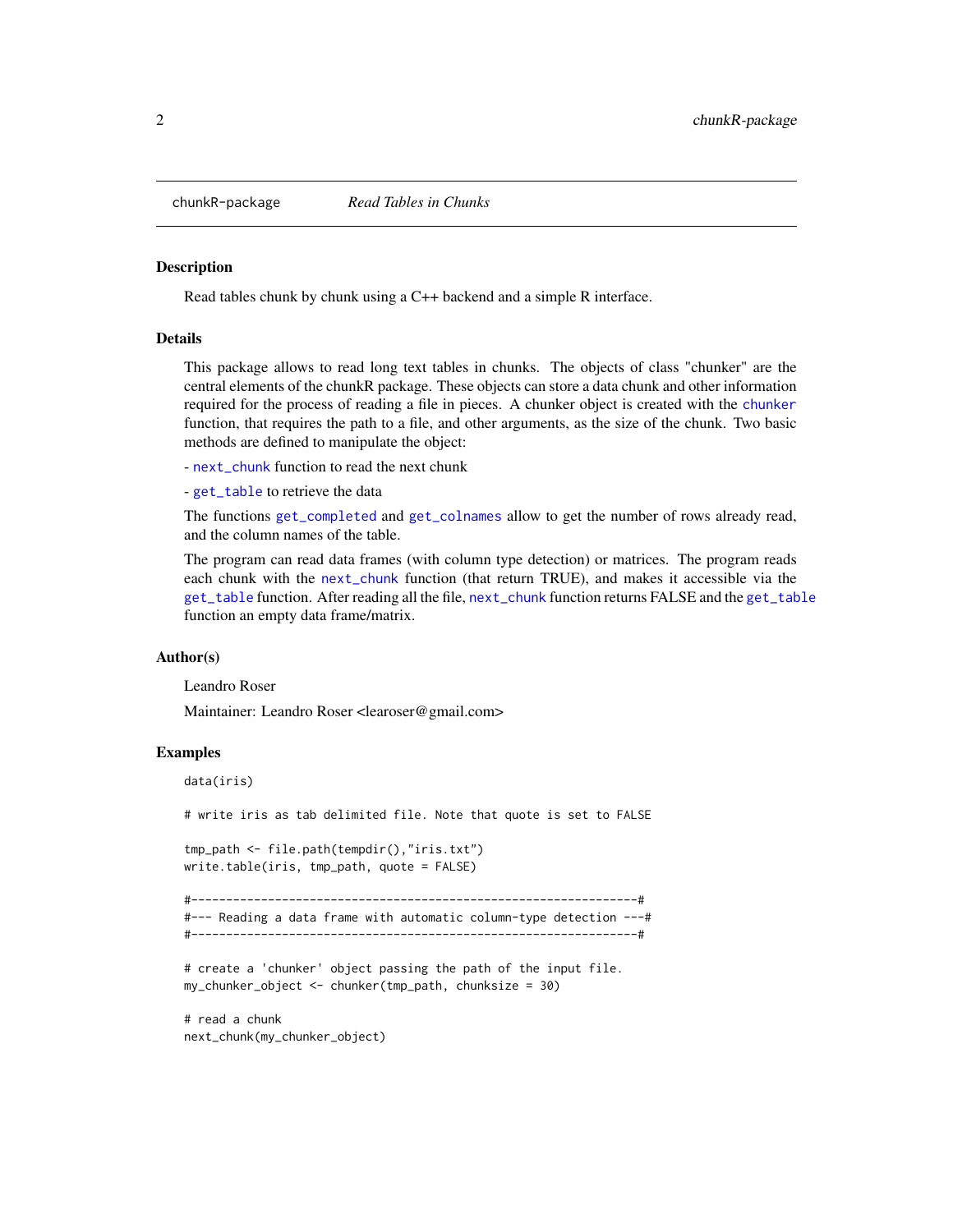```
chunkR-package 3
```

```
# get the chunk
 get_table(my_chunker_object)
# read another chunk
next_chunk(my_chunker_object)
# get the number of lines already read
get_completed(my_chunker_object)
#--- read a csv file ---#
tmp_path_csv <- file.path(tempdir(),"iris.csv")
write.table(iris, tmp_path_csv, quote = FALSE, sep = ",")
# read the csv indicating the value of the sep parameter
my_chunker_object2 <- chunker(tmp_path_csv, chunksize = 30, sep = ",")
# the file can then be processed as with tab delimiters
# remove temporal file
file.remove(tmp_path_csv)
#-------------------------------------------------------#
#--- Reading a data frame using column types argument ---#
#-------------------------------------------------------#
## Four types can be passed : "character", "numeric" (aka "double"), "integer", "logical"
# create a 'chunker' object passing the path of the input file.
my_chunker_object3 <- chunker(tmp_path, chunksize = 120,
columns_classes = c("numeric", "numeric", "numeric","numeric", "character"))
# read a chunk
next_chunk(my_chunker_object3)
# get the chunk
get_table(my_chunker_object3)
# read another chunk
next_chunk(my_chunker_object3)
# get the number of lines already read
get_completed(my_chunker_object3)
#-------------------------#
#--- Reading a matrix ---#
#-------------------------#
my_chunker_object4 <- chunker(tmp_path, chunksize = 30, data_format= "matrix")
# store the chunk as a character matrix in R
```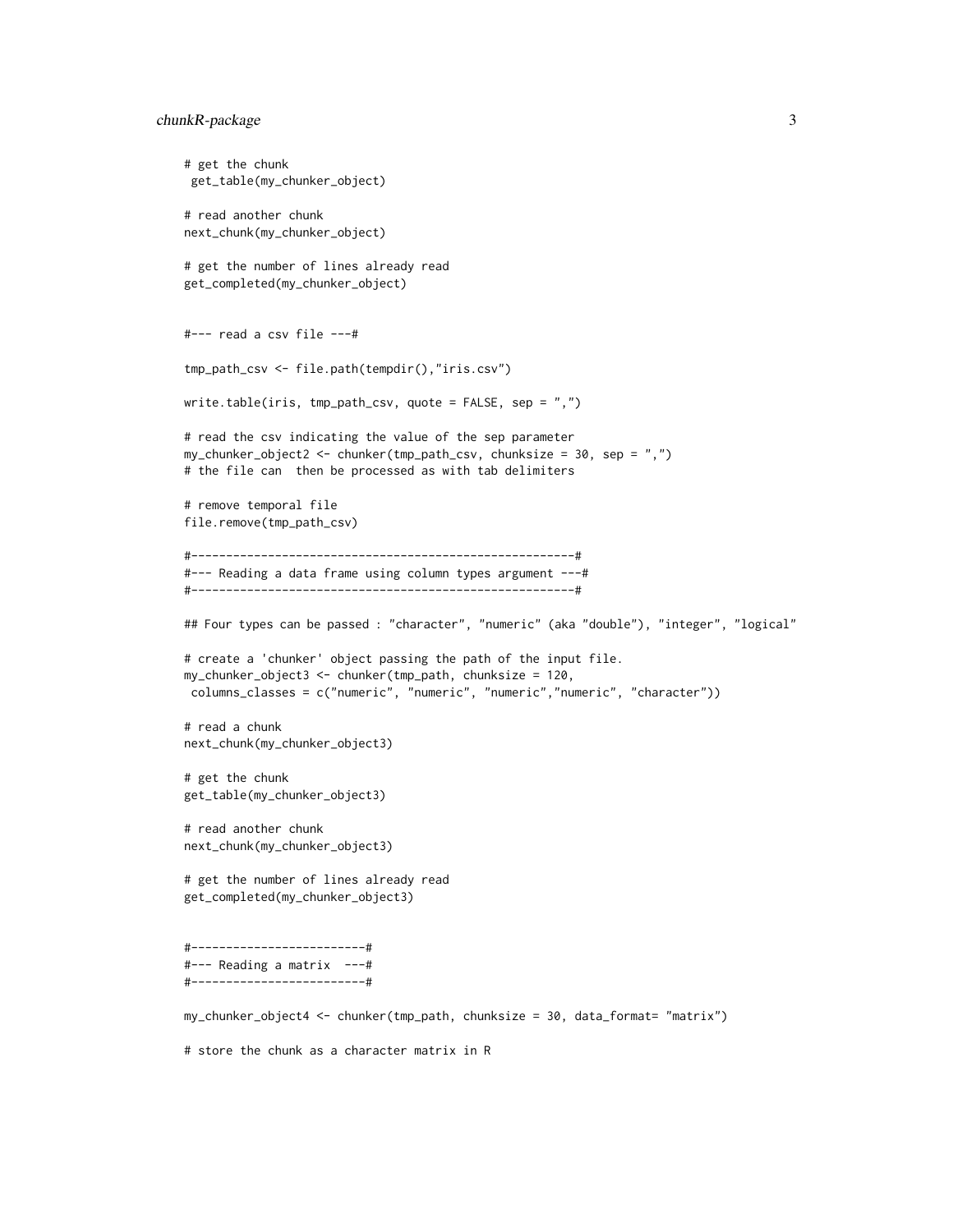```
this_data <- get_table(my_chunker_object4)
# The package provides a fast generic C++ function for conversion from
# matrix (any R type) to data frame
this_data_as_df2 <- matrix2df(this_data)
# remove temporal file
file.remove(tmp_path)
 ## Not run:
#----------------------------------#
#--- Example with a big table -----#
#----------------------------------#
### Example with a data frame
# create a large data frame, and write it in a temporal directory
tmp_path <- file.path(tempdir(),"big_table.txt")
out <- data.frame(numeric_data = runif(1000000),
                  character_data = sample(c("a", "t", "c", "g"), 1000000,
                  replace = TRUE),
                  integer_data = sample(1000000),
                  bool_data = sample(c(TRUE, FALSE), 1000000, replace = TRUE))
write.table(out, tmp_path, quote = FALSE)
# create a chunker object, reading in chunks of 10000 lines
my_chunker_object5 <- chunker(tmp_path, chunksize = 10000)
next_chunk(my_chunker_object5)
data <- get_table(my_chunker_object5)
# check classes
lapply(data,typeof)
file.remove(tmp_path)
### Example with a matrix
# create a large matrix, and write it in a temporal directory
my_table <- tempfile()
write.table(matrix(sample(c("a", "t", "c", "g"), 1000000, replace = TRUE),
100000, 1000), my_table, quote = FALSE)
# create a chunker object, reading in chunks of 10000 lines
my_chunker_object6 <- chunker(my_table, chunksize = 10000, data_format= "matrix")
```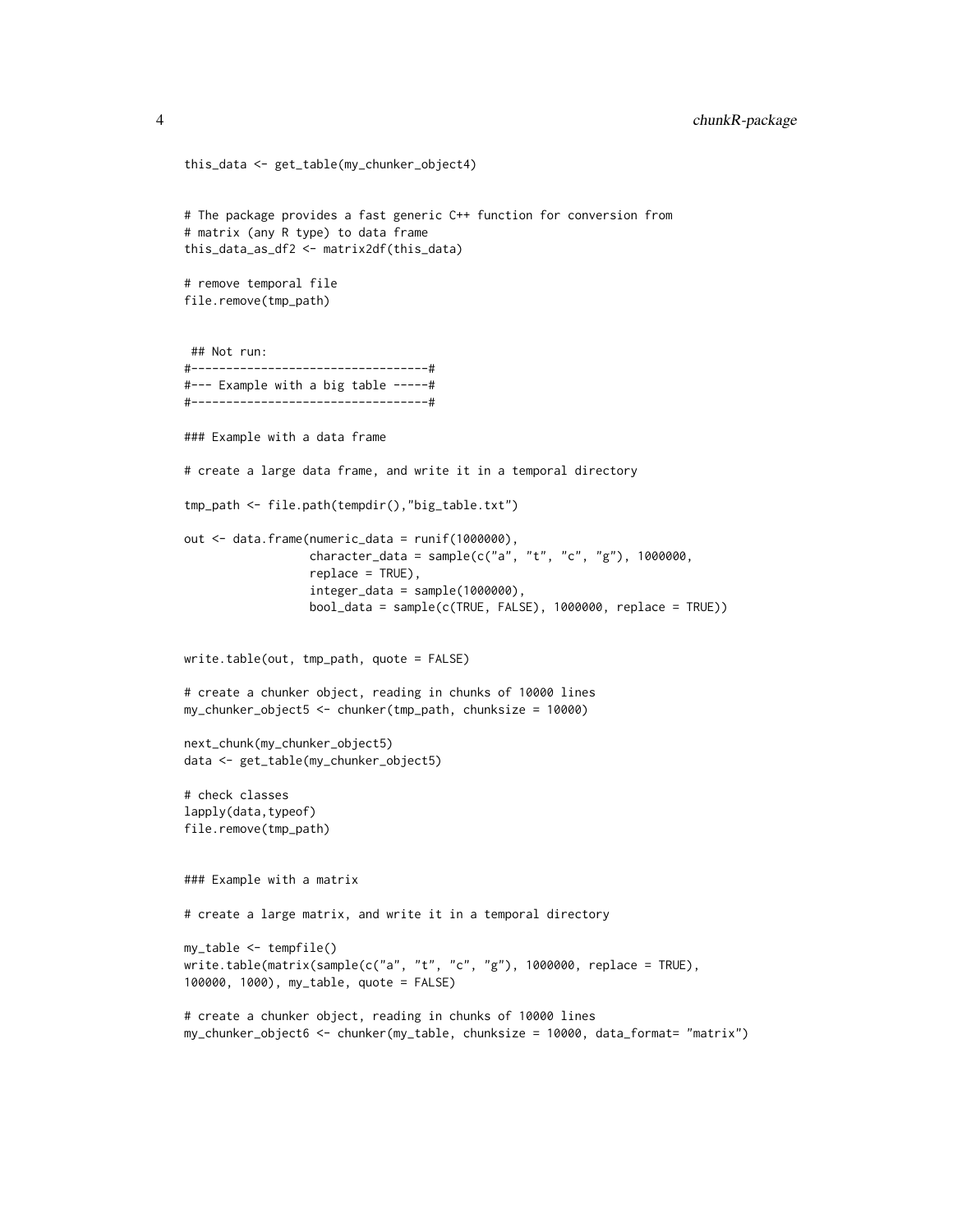#### <span id="page-4-0"></span>chunker 5

```
# create a loop to read all the file and make something with it
lines <- 0
while(next_chunk(my_chunker_object6))
{
 data <- get_table(my_chunker_object6)
 # do something with data, e.g., convert to data frame first
 data <- matrix2df(data)
 lines <- lines + nrow(data)
 cat("Processed ", lines, "lines\n")
}
# remove the temporal file
file.remove(my_table)
## End(Not run)
```
<span id="page-4-1"></span>chunker *chunker*

#### Description

The objects of class "chunker" are the central elements of the chunkR package. These objects can store a data chunk and other information required for the process of reading a file in pieces. A "chunker" object is created with the chunker() function, that requires the path to a file, and other arguments, as the size of the chunk and the data type ("data.frame" or "matrix"). Two basic methods are defined to manipulate the object:

- [next\\_chunk](#page-8-1) function to read the next chunk
- [get\\_table](#page-8-1) function to retrieve the data

The functions [get\\_completed](#page-8-1) and [get\\_colnames](#page-8-1) allow to get the number of rows already read, and the column names of the table.

#### Usage

```
chunker(path, sep = ", quoted = FALSE, has_colnames = TRUE,
  has_rownames = TRUE, chunksize = 1000L, data_format = c("data.frame",
  "matrix"), columns_classes = character(0), autodetect = TRUE,
  scan_{rows} = 10
```
# Arguments

| path         | Input file path                                                            |
|--------------|----------------------------------------------------------------------------|
| sep          | Character separating cells in the input table (default $=$ ")              |
| auoted       | Quoted character data? Default FALSE. If TRUE, the program removes quotes. |
| has_colnames | Column names present in the input table? (Logical, default TRUE)           |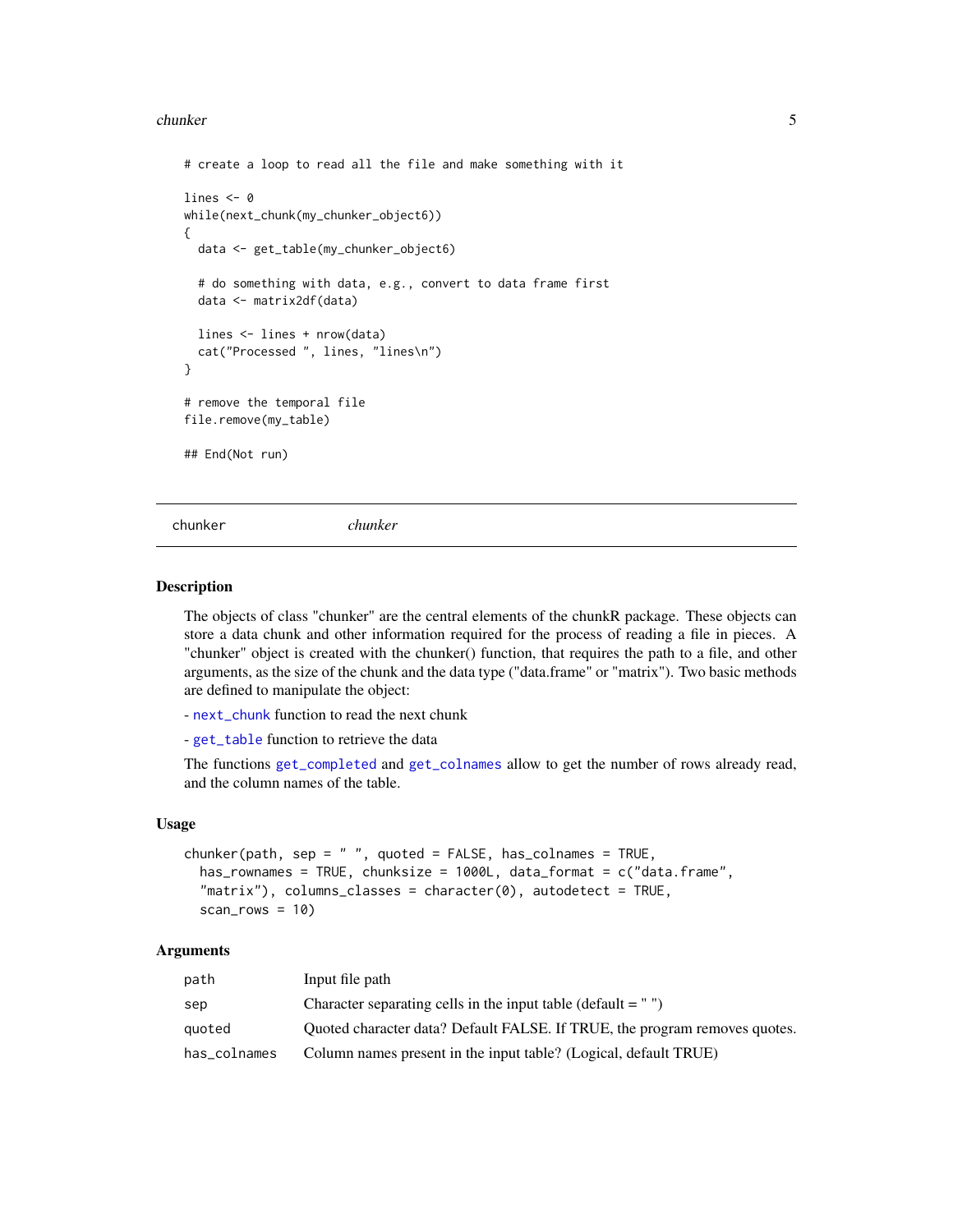6 chunker chunker chunker chunker chunker chunker chunker chunker chunker chunker chunker chunker chunker chunker

| has_rownames    | Row names present in the input table? (Logical, default TRUE)                                                                                                                                                                                                                                     |  |
|-----------------|---------------------------------------------------------------------------------------------------------------------------------------------------------------------------------------------------------------------------------------------------------------------------------------------------|--|
| chunksize       | Chunk size (default 1000)                                                                                                                                                                                                                                                                         |  |
| data_format     | Format of input data: "data.frame" (default) or "matrix".                                                                                                                                                                                                                                         |  |
| columns_classes |                                                                                                                                                                                                                                                                                                   |  |
|                 | Vector with the class of each column: "character", "numeric" (aka "double"),<br>"integer" or "logical".                                                                                                                                                                                           |  |
| autodetect      | Use auto-detection of columns classes? Default TRUE.                                                                                                                                                                                                                                              |  |
| scan_rows       | How many rows to scan for auto-detection of columns classes. Default is 10.<br>Note that this value shoud be increased when columns only have NA values in<br>the scanned rows. Columns classes are detected via a call to read, table with the<br>scan rows value passed to the prows parameter. |  |

# Examples

#### data(iris)

# write iris as tab delimited file. Note that quote is set to FALSE

```
tmp_path <- file.path(tempdir(),"iris.txt")
write.table(iris, tmp_path, quote = FALSE)
```
#-----------------------------------------------------------------# #--- Reading a data frame with automatic column-type detection ---# #-----------------------------------------------------------------#

```
# create a 'chunker' object passing the path of the input file.
```

```
my_chunker_object <- chunker(tmp_path, chunksize = 30)
```

```
# read a chunk
next_chunk(my_chunker_object)
```

```
# get the chunk
get_table(my_chunker_object)
```

```
# read another chunk
next_chunk(my_chunker_object)
```

```
# get the number of lines already read
get_completed(my_chunker_object)
```
#--- read a csv file ---#

tmp\_path\_csv <- file.path(tempdir(),"iris.csv")

write.table(iris, tmp\_path\_csv, quote = FALSE, sep = ",")

# read the csv indicating the value of the 'sep' parameter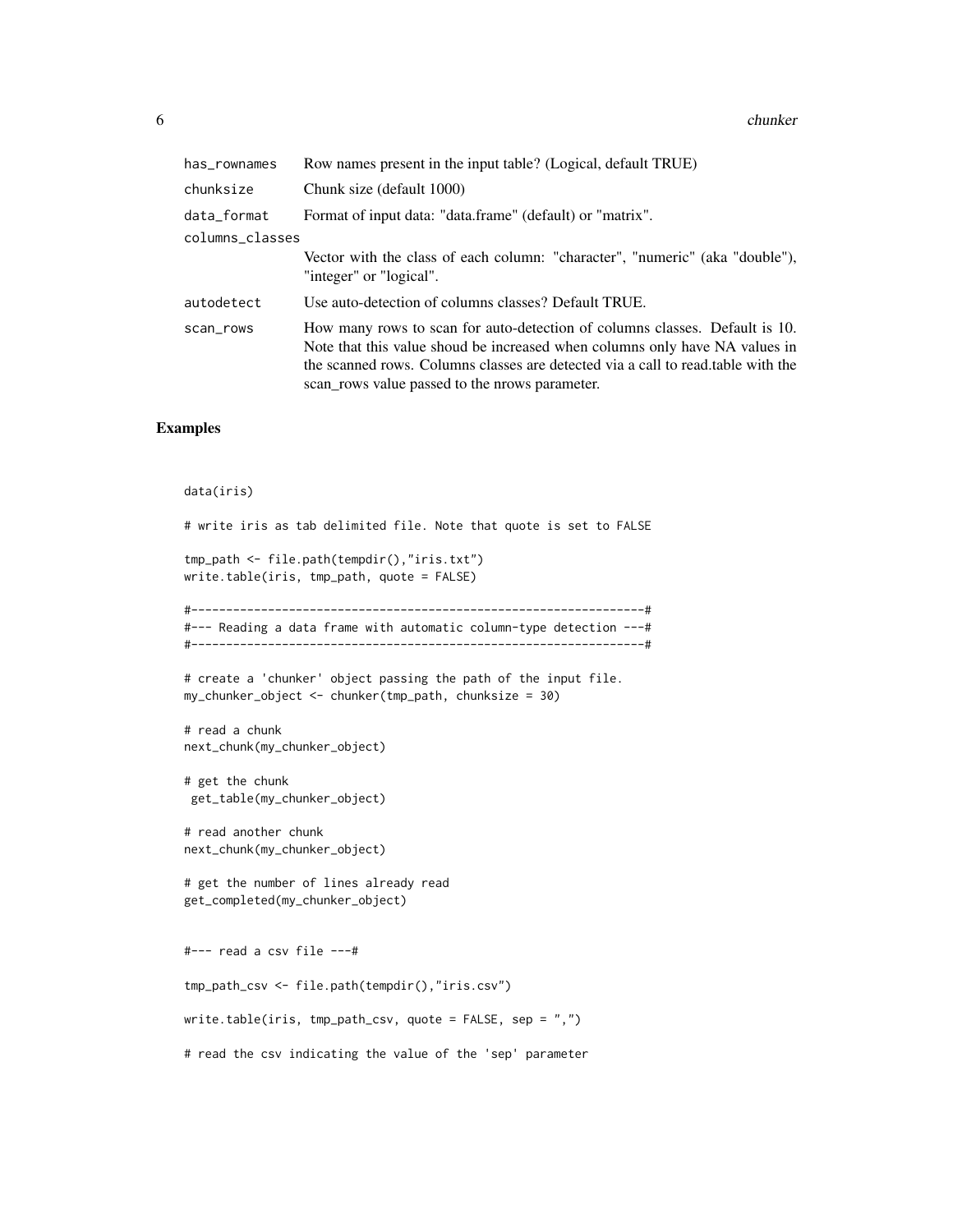#### chunker 7 ann an 2008. Tha sa bhliain 1972, ann an 2008 ann an 2008 ann an 2008. Tha sa bhliain 1972, ann an 20

```
my_{\text{chunker\_object2}} \leftarrow \text{chunker}(\text{tmp}_{\text{path\_csv}}, \text{chunksize} = 30, \text{sep} = ", ")# the file can then be processed as with tab delimiters
# remove temporal file
file.remove(tmp_path_csv)
#--------------------------------------------------------#
#--- Reading a data frame using column types argument ---#
#--------------------------------------------------------#
## Four types can be passed : "character", "numeric" (aka "double"), "integer", "logical"
# create a 'chunker' object passing the path of the input file.
my_chunker_object3 <- chunker(tmp_path, chunksize = 120,
 columns_classes = c("numeric", "numeric", "numeric","numeric", "character"))
# read a chunk
next_chunk(my_chunker_object3)
# get the chunk
get_table(my_chunker_object3)
# read another chunk
next_chunk(my_chunker_object3)
# get the number of lines already read
get_completed(my_chunker_object3)
#-------------------------#
#--- Reading a matrix ---#
#-------------------------#
my_chunker_object4 <- chunker(tmp_path, chunksize = 30, data_format= "matrix")
# store the chunk as a character matrix in R
this_data <- get_table(my_chunker_object4)
# The package provides a fast generic C++ function for conversion from
# matrix (any R type) to data frame
this_data_as_df2 <- matrix2df(this_data)
# remove temporal file
file.remove(tmp_path)
## Not run:
#----------------------------------#
#--- Example with a big table -----#
#----------------------------------#
### Example with a data frame
```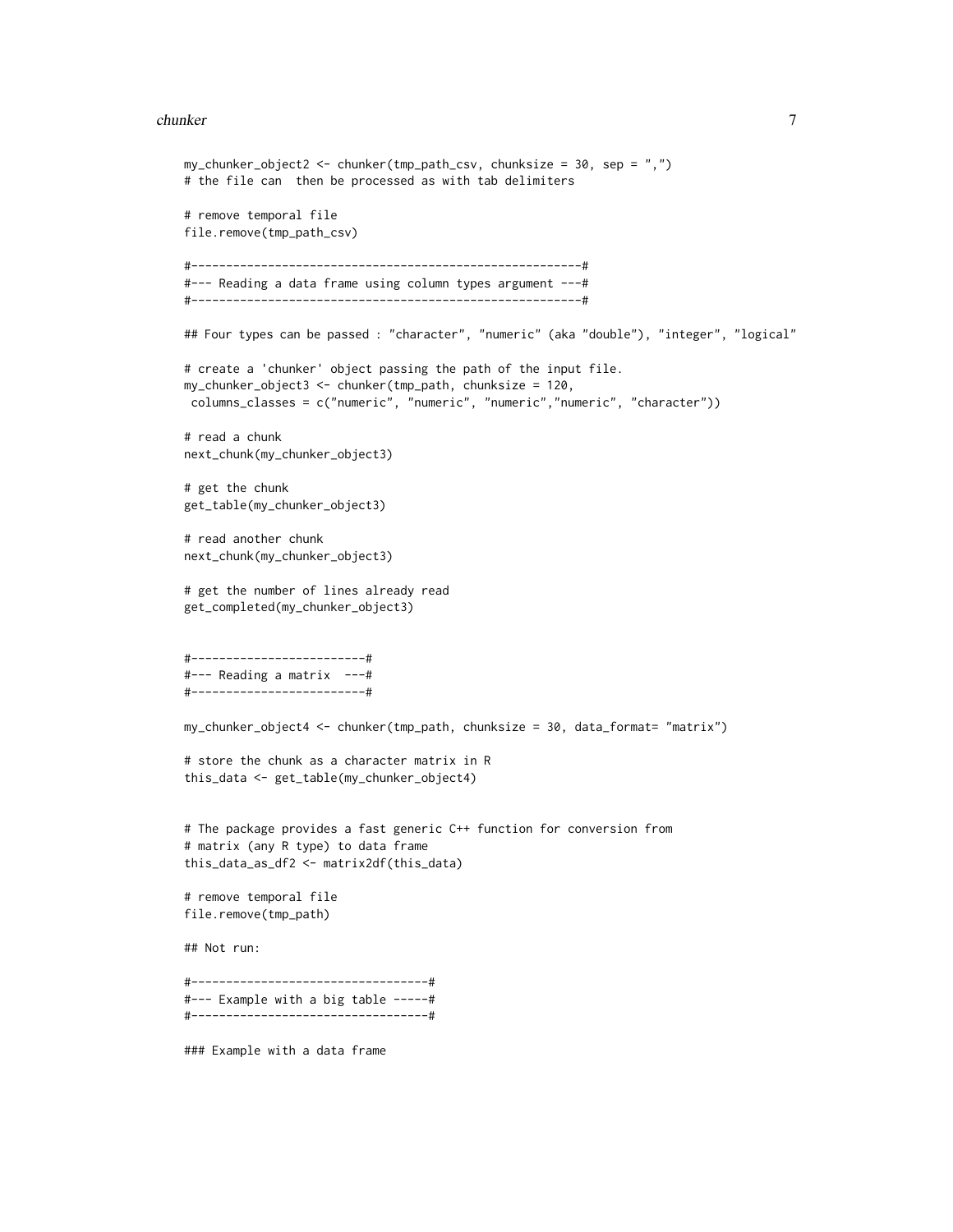```
# create a large data frame, and write it in a temporal directory
tmp_path <- file.path(tempdir(),"big_table.txt")
out <- data.frame(numeric_data = runif(1000000),
                  character_data = sample(c("a", "t", "c", "g"), 1000000,replace = TRUE),
                  integer_data = sample(1000000),
                  bool_data = sample(c(TRUE, FALSE), 1000000, replace = TRUE))
write.table(out, tmp_path, quote = FALSE)
# create a chunker object, reading in chunks of 10000 lines
my_chunker_object5 <- chunker(tmp_path, chunksize = 10000)
next_chunk(my_chunker_object5)
data <- get_table(my_chunker_object5)
# check classes
lapply(data,typeof)
file.remove(tmp_path)
### Example with a matrix
# create a large matrix, and write it in a temporal directory
my_table <- tempfile()
write.table(matrix(sample(c("a", "t", "c", "g"), 1000000, replace = TRUE),100000, 1000), my_table, quote = FALSE)
# create a chunker object, reading in chunks of 10000 lines
my_chunker_object6 <- chunker(my_table, chunksize = 10000, data_format= "matrix")
# create a loop to read all the file and make something with it
lines <- 0
while(next_chunk(my_chunker_object6))
{
  data <- get_table(my_chunker_object6)
  # do something with data, e.g., convert to data frame first
  data <- matrix2df(data)
  lines <- lines + nrow(data)
  cat("Processed ", lines, "lines\n")
}
# remove the temporal file
```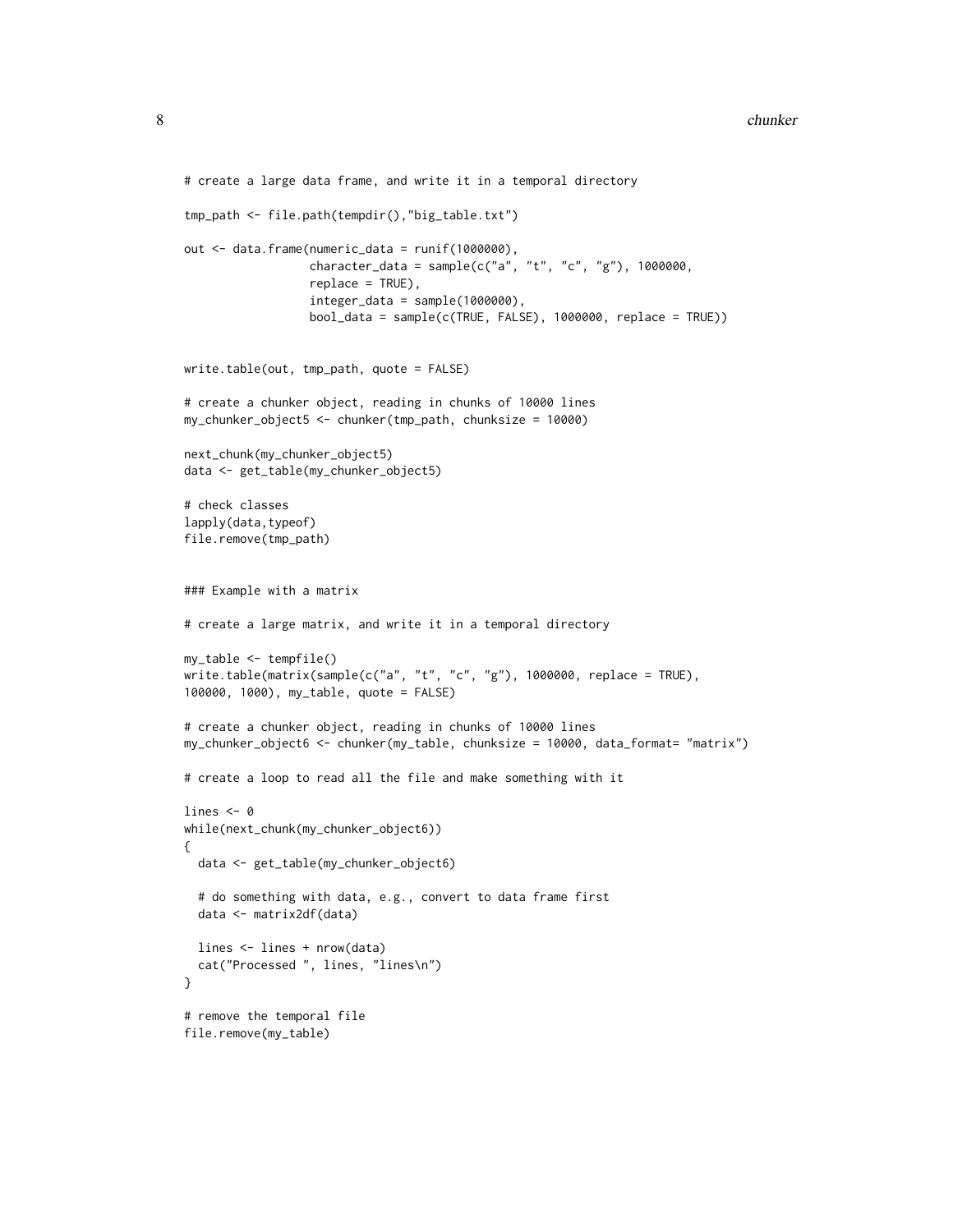<span id="page-8-0"></span>## End(Not run)

chunker methods *Manipulation methods for chunker objects*

# <span id="page-8-1"></span>Description

chunker objects can be manipulated with the following methods:

- 1. next\_chunk: allows to read the next chunk of a chunker object
- 2. get\_table: retrieve the current data chunk contained in the object

In addition, the following information can be retrieved from chunker objects:

- 1. get\_completed: get the number of rows already read
- 2. get\_colnames: get column names of the chunker object

## Usage

next\_chunk(obj)

## S4 method for signature 'chunker' next\_chunk(obj)

```
get_table(obj)
```
## S4 method for signature 'chunker' get\_table(obj)

```
get_colnames(obj)
```
## S4 method for signature 'chunker' get\_colnames(obj)

get\_completed(obj)

## S4 method for signature 'chunker' get\_completed(obj)

get\_total(obj)

## S4 method for signature 'chunker' get\_total(obj)

get\_type(obj)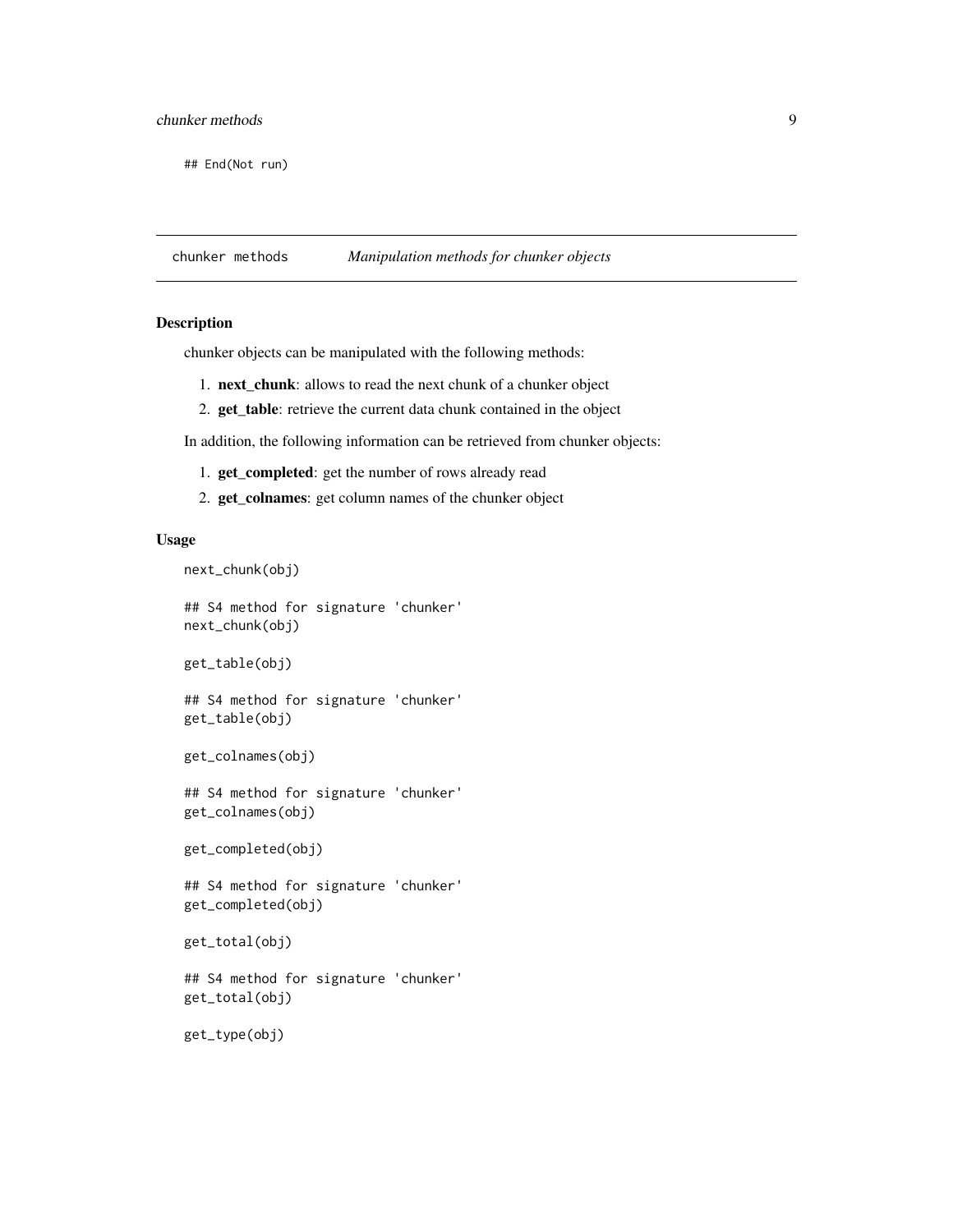```
## S4 method for signature 'chunker'
get_type(obj)
get_attr(obj)
## S4 method for signature 'chunker'
```
get\_attr(obj)

# Arguments

obj object of class chunker

# Details

See [chunker](#page-4-1) for examples.

| chunkR devel<br>chunkR_devel |
|------------------------------|
|------------------------------|

# Description

The function opens the chunkR-devel web site: https://github.com/leandroroser/chunkR

#### Usage

chunkR\_devel()

matrix2df *matrix2df*

# Description

conversion from matrix to DataFrame

# Arguments

x matrix

<span id="page-9-0"></span>